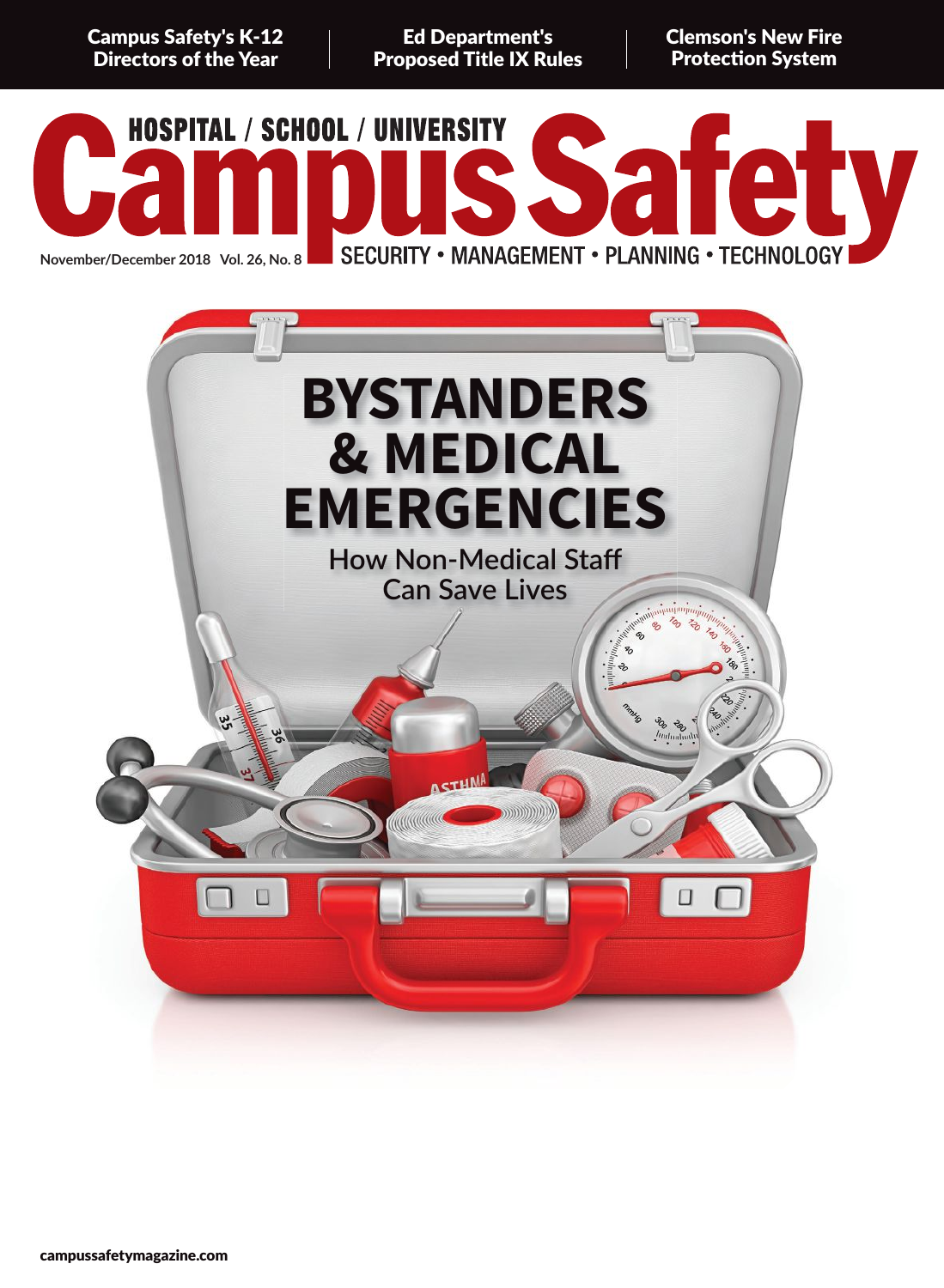# HOW BYSTANDERS CAN SAVE LIVES IN MEDICAL EMERGENCIES

The Med Tac training program teaches non-medical bystanders the life-saving steps they can administer to individuals experiencing health crises in the critical minutes before first responders arrive.

*By William Adcox, Dr. Gregory Botz, Charles Denham III & Dr. Charles Denham II*

IT IS ONLY A MATTER OF TIME before you encounter a medical emergency, either on campus or in your private life. When a health crisis happens — whether you are a teacher/faculty member, staff member, student, law enforcement officer, medical professional, administrator or just a concerned citizen  $-$  you are the first responder. On average, it will take 10 minutes for professional first responders to arrive.

The most common types of emergencies you or someone you know or love will face are sudden cardiac arrest, choking and drowning, opioid overdose, anaphylaxis and allergic reactions, major trauma and bleeding, common accidents, non-traffic related vehicular accidents, and bullying and workplace violence.

What would you do if you encountered one of these emergencies? Are you ready to respond appropriately? Are others in your organization prepared? Major

disaster and accident studies reveal that, when situations like these happen, we behave better — and worse — than we hope. In an emergency, humans sometimes fight, some take flight, but most often … we freeze.

The purpose of this article is to introduce a global bystander care training program that focuses on responding to medical emergencies in the vital first few minutes before professional first responders arrive on scene. The training initiative is the Medical Tactical Certificate Program, called Med Tac for short. Many elements of the program may be found in other standalone individual initiatives. However, as a fully integrated program tackling the most common causes of preventable death together, it may be the first its kind.

While we were developing an active shooter program in the Texas Medical Center, we consulted Michael Dorn, an internationally recognized authority on campus safety. He expressed his frustration with the focus on active shooter attacks and the lack of awareness of the many more deaths at schools and campuses from other causes, such as cardiac arrest, fatal allergic reactions, overdoses, choking and more.

Our research of the literature and consultation of leading experts confirmed the staggering number of deaths and injuries that can be prevented or mitigated by non-medical bystanders in the precious minutes *before* professional first responders arrive. Our integrated founding programs tackling these causes together began in schools, scout groups and the MD Anderson Cancer Center. The work has expanded to four states. We have an active R&D program, are producing a documentary and developing specialty programs for lifeguards, divers, aviation and corpo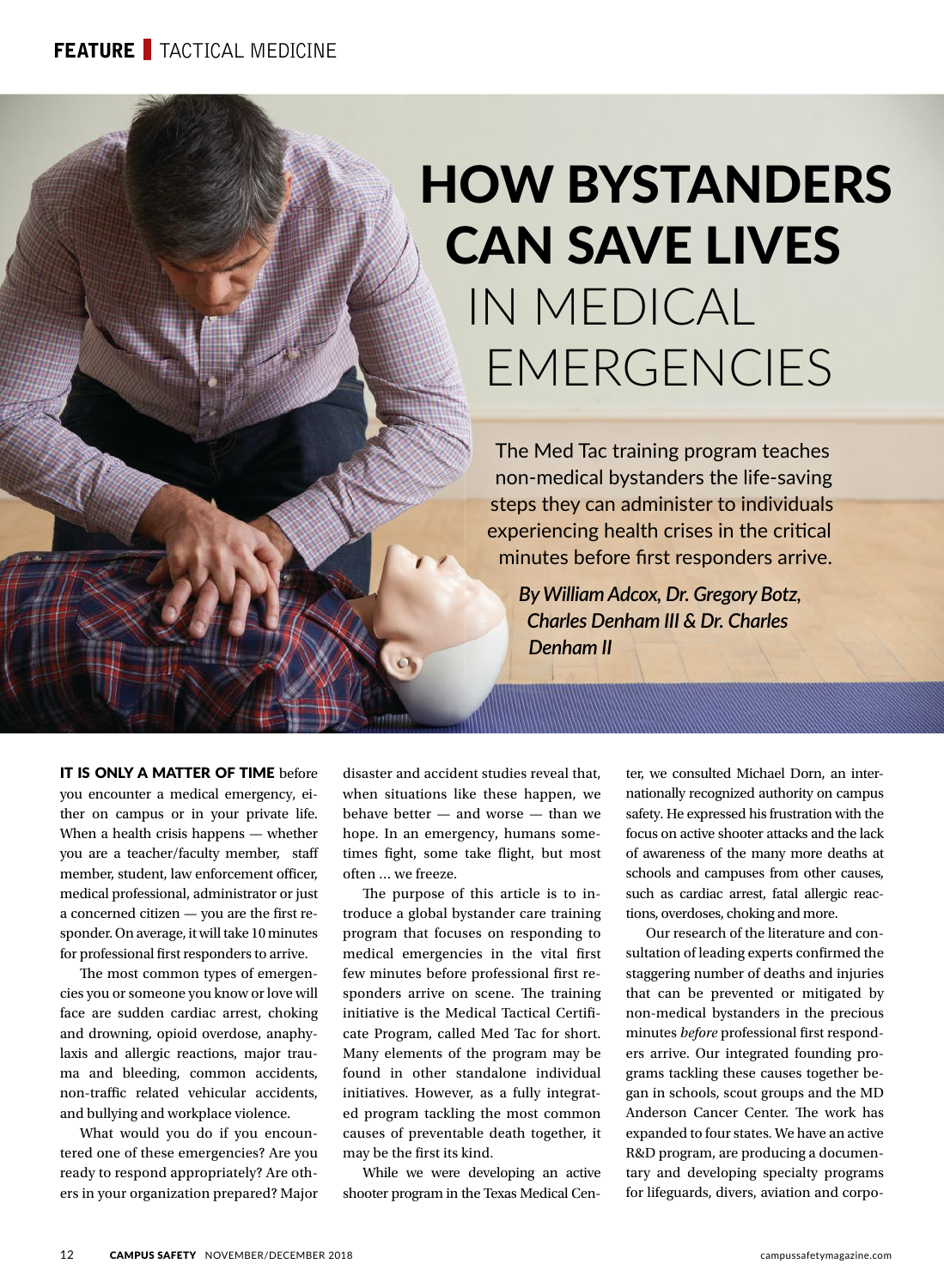rations. We are looking for great partners and invite school district, university and healthcare leaders to join us.

#### HOW MED TAC BEGAN

It all started with Cub Scouts and elementary and middle school students when we tested whether children could learn CPR/ AED and Stop-the-Bleed techniques. Then when David Beshk — an award-winning teacher and one of our instructors — saved a life during an emergency using a skill he learned and learned to teach just three days earlier, we knew we had something.

In Beshk's case, an unconscious victim was found lying on his back while vomiting, which significantly increased the risk for choking and aspiration. A crowd of bystanders, including several medical professionals, stood by, not knowing what to do. Relying on his training, Beshk used an intervention that reduces the risk for choking and aspiration called the "recovery position" — a method of saving an unconscious victim who is vomiting by keeping their airway clear.

As our momentum grew, we learned more about the first few minutes of emergencies and how medical evidence supports, in fact calls for, bystander care.

We expanded the program to older students, Boy Scouts and families wanting to improve their disaster preparedness skills. We were surprised by how fast they learned and became competent with such skills. We now deliver training to college students at some of our leading universities and faith-based organizations. We have developed a comprehensive program for law enforcement and security professionals at one of our global medical centers.

Our leadership team includes national medical leaders and educators, simulation experts and law enforcement threat experts who have tackled the most frequent, severe and preventable causes of harm to children and adults with one integrated approach.

## VARIOUS ORGANIZATIONS PILOTED THE APPROACH

The initiative for children and youth is starting its second year with after-school and summer-school programs. Our Boy Scout program enables scouts to fulfill the

## The 8 Most Common Preventable Health Hazards

Med Tac students learn how to recognize and reduce harm from the most common preventable health hazards to children and adults. These hazards include:

- ◆ **Sudden Cardiac Arrest (SCA):** In the United States, more than two lives can be saved every hour with bystander care, and one quarter of the children who experience an SCA do so on the playing field. For SCA, students learn "hands only" CPR, how to use an automatic external defibrillator (AED) and how to make an effective 911 call. To fulfill the requirements to receive our certificate of completion, the participants must earn or provide documentation of successful completion of CPR/AED training such as the Heartsaver AED/CPR certificate offered by the American Heart Association or the equivalent from the American Red Cross. Med Tac trainers must maintain instructor status with these organizations. They can either provide the CPR/AED training themselves or enlist a local qualified instructor to deliver the course curriculum.
- ◆ **Choking and Drowning:** For choking, Med Tac students practice the lifesaving Heimlich Maneuver, which saves on average 13 U.S. lives per day. For drowning victims, they learn how to integrate water-related rescue practices, how to perform CPR, and how to work with lifeguards and first responders by providing supportive bystander care. These skills, on average, save more than eight lives every day in our country.
- **◆ Opioid Overdose:** Students learn about prevention approaches and opioid-reversal agents. For young students, we cover opioids at a high level. For older youth and college students, we provide much more detailed content including the recent threats of fentanyl and carfentanil, and we describe the potency of these compounds as well as the risk of inhalation and dermal absorption. We also cover the use and mechanism of action of naloxone, the opioid-reversal agent, in detail.
- ◆ **Anaphylaxis:** For life-threatening allergies and anaphylaxis, students learn about using epinephrine auto-injectors such as EPI Pens. We address the issues regarding the need for more than one dose and why students need to keep epinephrine auto-injectors with them during drills, sports and offsite field trips.
- ◆ **Major Trauma and Bleeding:** Every hour in the United States a life can be saved by properly treating severe bleeding. For major trauma, as with all the high impact health hazards, students learn scene safety, especially in light of more frequent active shooter events. We teach the entire Stop-the-Bleed curriculum where students learn how to use pressure, pressure bandages, wound packing and tourniquets to address severe bleeding. Immersive simulation exercises are undertaken throughout the course to simulate time-critical, stressful and challenging situations in order to build "mental muscle memory" that students can fall back on during real events.
- ◆ **Common Accidents:** For certain common home and campus accidents, they learn scene safety and how to prevent injuries and infections.
- ◆ **Non-traffic Related Vehicular Accidents:** The frequency of drive-over accidents at schools prompted us to learn about how to prevent non-traffic drive-over accidents and teach bystander care at the scene.
- ◆ **Bullying and Workplace Violence:** Students will learn the importance of preventing and mitigating bullying and how it can lead to harm and even death. We take an age-appropriate and audience-appropriate approach to addressing "Bullycide," cyberbullying, and abuse of power by peers and staff.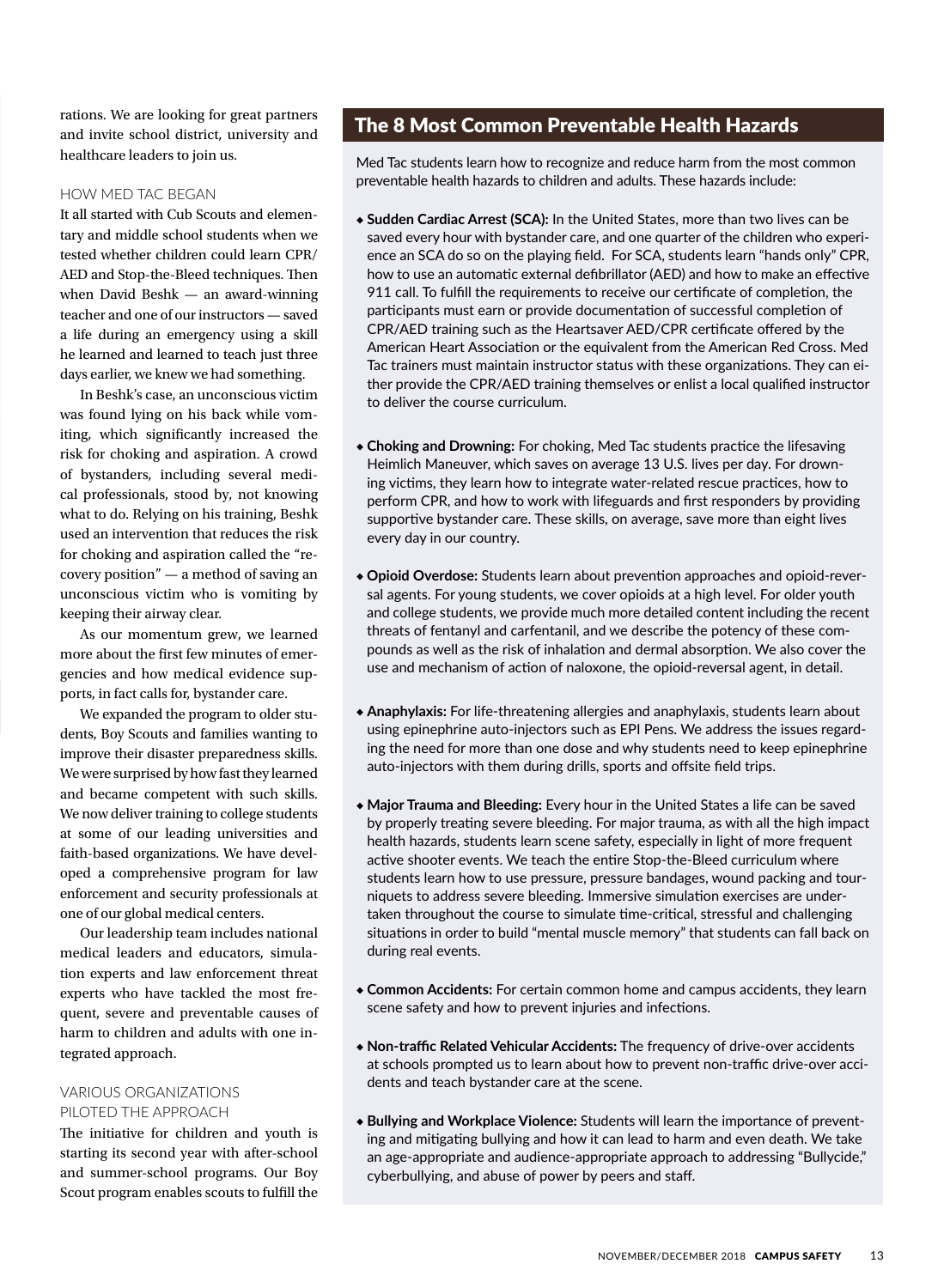# **FEATURE** TACTICAL MEDICINE



Med Tac began with Cub Scouts and elementary and middle school students who were taught CPR/AED and Stop-the-Bleed techniques.

requirements for important merit badges such as the First Aid, emergency preparedness and lifesaving badges.

We launched our program for young adults at Stanford University with students from medical schools and undergraduate programs, including student athletes from multiple sports. The program delivers content uniquely suited to college students with emphasis on the most common accidents occurring in their age group in campus communities and in membership organizations such as sororities and fraternities. Specific content areas include alcohol and substance abuse issues, as well as the most common causes of severe trauma in their age group. A recurring student-led program has been launched at the University of Florida.

The weekend family program trains families in disaster preparedness as well as



Med Tac launched a program for young adults at Stanford University with students from medical schools and undergraduate programs, including student athletes from multiple sports.

Med Tac Lifeline Behaviors where they earn CPR/AED and Stop-the-Bleed certificates for successfully completing the curricula in these lifeline behaviors. This program allows Boy Scouts to fulfill all their requirements for their emergency preparedness merit badge, which includes a family emergency preparedness plan and gear pack.

A program for law enforcement officers and first responders was launched with the University of Texas Police Department at the MD Anderson Cancer Center. It is the most tactical of our programs with comprehensive attention to active shooter events.

A special program for Eagle Scout candidates who want to launch a Med Tac program in their community is being developed to guide them in the implementation of this lifesaving program locally.

*KidLeaders* is a mentorship program including but not limited to scouts that will help grade school students understand the core values and behaviors of great leaders.

Med Tac students learn how to recognize and reduce harm from the most common preventable health hazards to children and adults. (*See Most Common Preventable Health Hazards on p. 13*)

## THE 4 ELEMENTS OF THE PROGRAM

There are four major elements to our enterprise model that allow us to take Med Tac to a global scale. We leverage technology and leaders in communities to provide the program to grade schools, scouting groups and faith-based organizations at zero cost to them.

**1. Bystander Care:** Our global bystander care training program development focuses on the vital first few lifesaving minutes before professional first responders arrive. The curriculum is continually updated to mirror the latest evidence-based medicine guidelines and developments accepted by national emergency medicine and critical care organizations.

**2. Blended Learning:** We use a blended learning approach of online knowledge transfer, complemented by onsite skill training and deliberative practice led by local trainers. The program is designed to be free to grade schools, scouting organizations and faith-based institutions for the online component. The only costs to them are for local, qualified instructors who are engaged and paid directly by them. The online content can be taken anywhere and at any time through mobile technologies.

Fast Fact: If effective bystander care can be delivered to victims experiencing a medical emergency WITHIN 3 MINUTES. survival and permanent harm can BE DRAMATICALLY AND positively impacted.

**3. Immersive Simulation:** Simulation techniques using real-life scenarios improve reaction during high stress crises. Scenarios include making 911 calls, communicating with first responders, key task assignments, performing CPR and using AEDs, practice caring for severe bleeding, using epinephrine auto-injectors and us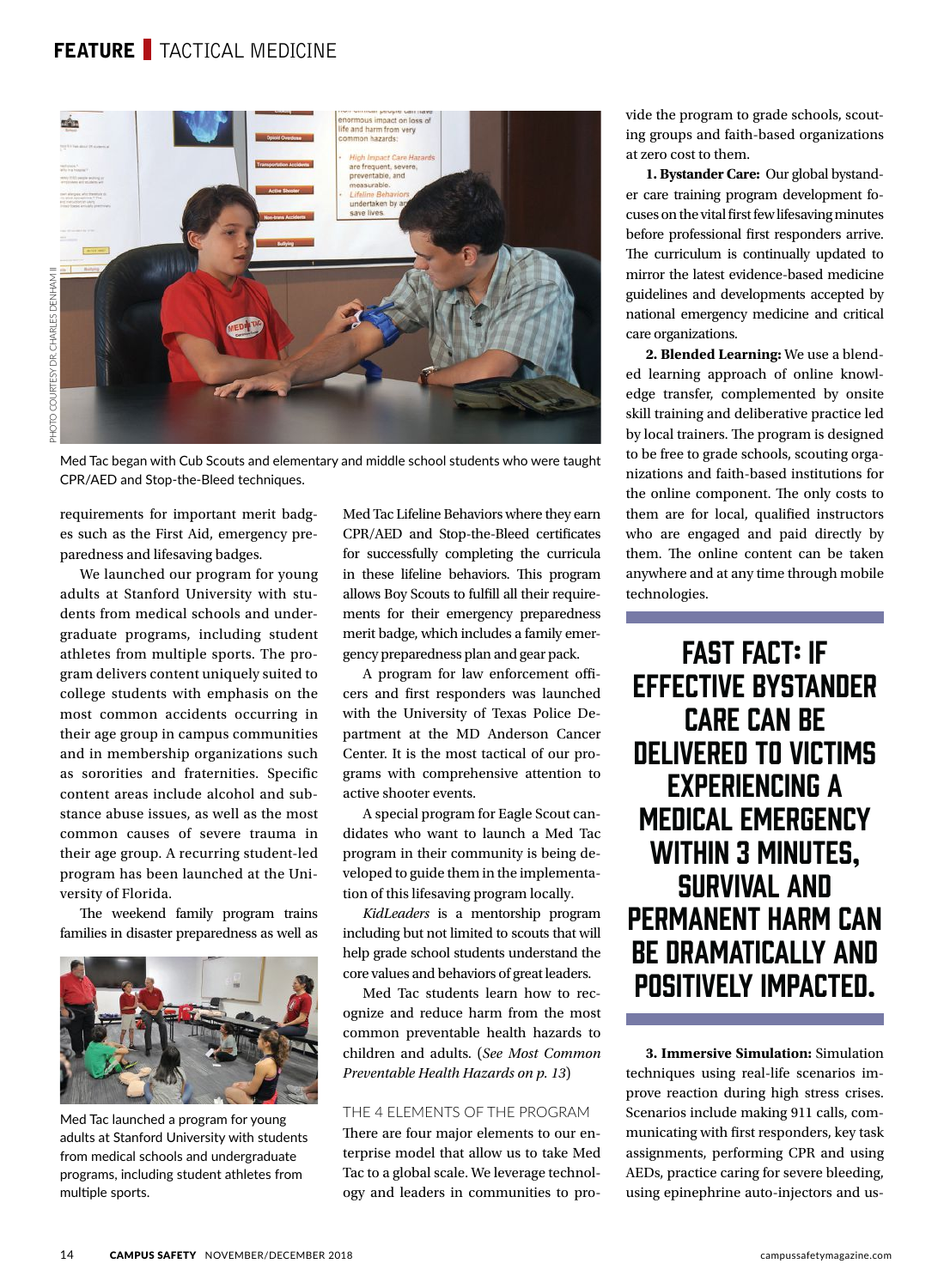ing opioid-reversal agents.

**4. Team of Teams and Network of Networks:** Our model enables us to tap existing training networks of educators and membership organizations such as schools, scouts, clubs and faith-based platforms. We leverage a multigenerational team from local networks to meet the needs of the broad age range of our students.

Our funding support to date has been solely by founder philanthropy with no direct or indirect financial support from healthcare device or pharmaceutical companies. We will be seeking funding from sources with a zero conflict of interest profile to allow us to scale globally without real or perceived conflict of interest.

## DOCUMENTARIES PROVIDE SUPPORT FOR THE PROGRAM

Members of our team have produced global documentaries for the Discovery Channel including *Chasing Zero: Winning the War on Healthcare Harm* and *Surfing the Healthcare Tsunami: Bring Your Best*

*Board*. Our work calls on expert contributors to deliver a call to action that supports bystander care in the future film and media described below.

◆ *3 Minutes and Counting* **Documentary:** This film uses real-life stories to motivate the public and leaders of institutions to start and support programs in their own communities. We are taking real facilities and creating simulation models to identify the best combination of trained bystanders and properly positioned supplies

## Specialty Programs Target Specific Environments

Here are other environments where bystander care can have significant impact. These programs listed here are scalable and adjusted to the organization and environment. They are evidence based and data driven.

- ◆ **LIFEGUARD SURF INITIATIVE:** Three of our R&D regions have extensive coastlines with millions of citizens exposed to dangers related to waterways and water sports every year. We have established R&D and training relationships with lifeguard organizations in Hawaii and California. This has led us to target injuries that occur and hazards that exist on our beaches. Lifeguards can be very effective Med Tac instructors, who welcome the opportunity to teach in their communities.
- ◆ **DIVERS INITIATIVE:** Scuba divers and dive instructors make excellent Med Tac students and teachers. Safety is the bedrock of scuba training. The principles we teach are entirely consistent with the world-class PADI core curriculum, and our online training program mirrors their learning management approach. It was natural to develop a Med Tac program specifically for divers and dive instructors that addresses the specific emergencies they will encounter. Two of our founders are PADI Certified Rescue Divers. The youngest, Charles Denham III, who is a Boy Scout, is one of our junior instructors and is introducing Med Tac to scout groups.
- ◆ **AVIATION:** Emergencies happen frequently during the more than 42,700 flights handled by the air traffic control system every day in the United States. Dr. Gregory Botz and colleagues at MD Anderson are pioneering a training program to address inflight emergencies. There are at least 70 inflight health emergencies involving a passenger or pilot every day that pose unique challenges and opportunities for bystander care that can be undertaken to support flight crews.
- ◆ **LAW ENFORCEMENT AND SECURITY:** Chief William Adcox and his team at the UT Police Department serving the University of Texas MD Anderson Cancer Center and the University of Texas Health Science Center at Houston are pioneering a Med Tac program to specifically address the needs of



Schools and universities that have surfing teams can apply Med Tac's Lifeguard-Surf Initiative.

major medical centers and healthcare institutions. It is the most robust blend

of the best medical practices and tactical practices of first responders. Alumni of the program have already saved lives with skills taught in the class.

- ◆ **YOUTH MENTORSHIP PROGRAM:** Given the high health hazard target of bullying, Charles Denham III, our youngest team member, is working with instructor David Beshk to create a curriculum developed for kids, by kids, called the KidLeaders program and a leadership program called LEAD to Serve. The core content will help build a mentorship network to combat the precursors to bullying and suicide. It will be taught with age-appropriate bystander care.
- ◆ **HEALTHCARE SECURITY MINISTRIES:** The team members are helping train security staff and healthcare volunteers at houses of worship. Although infrequent, active shooter and opioid overdose events have occurred enough to expose significate vulnerabilities. The Med Tac team is undertaking a Boy Scout project to identify what religious institutions need to do to be prepared and equip bystanders with the training and supplies needed to administer care within 3 minutes of victim discovery. The concept of a Rapid Response Team used by hospitals to rescue patients in distress is being explored for faith-based organizations that combines medical and security personnel who can respond together for certain emergencies.
- ◆ **CORPORATE PROGRAMS:** The Med Tac Team is exploring the opportunities to help enterprises serving the public, such as hospitality and restaurant businesses with what they need to care for their staff and patrons before professional first responders arrive. Some sectors are more common sites for mass casualty and active shooter events.